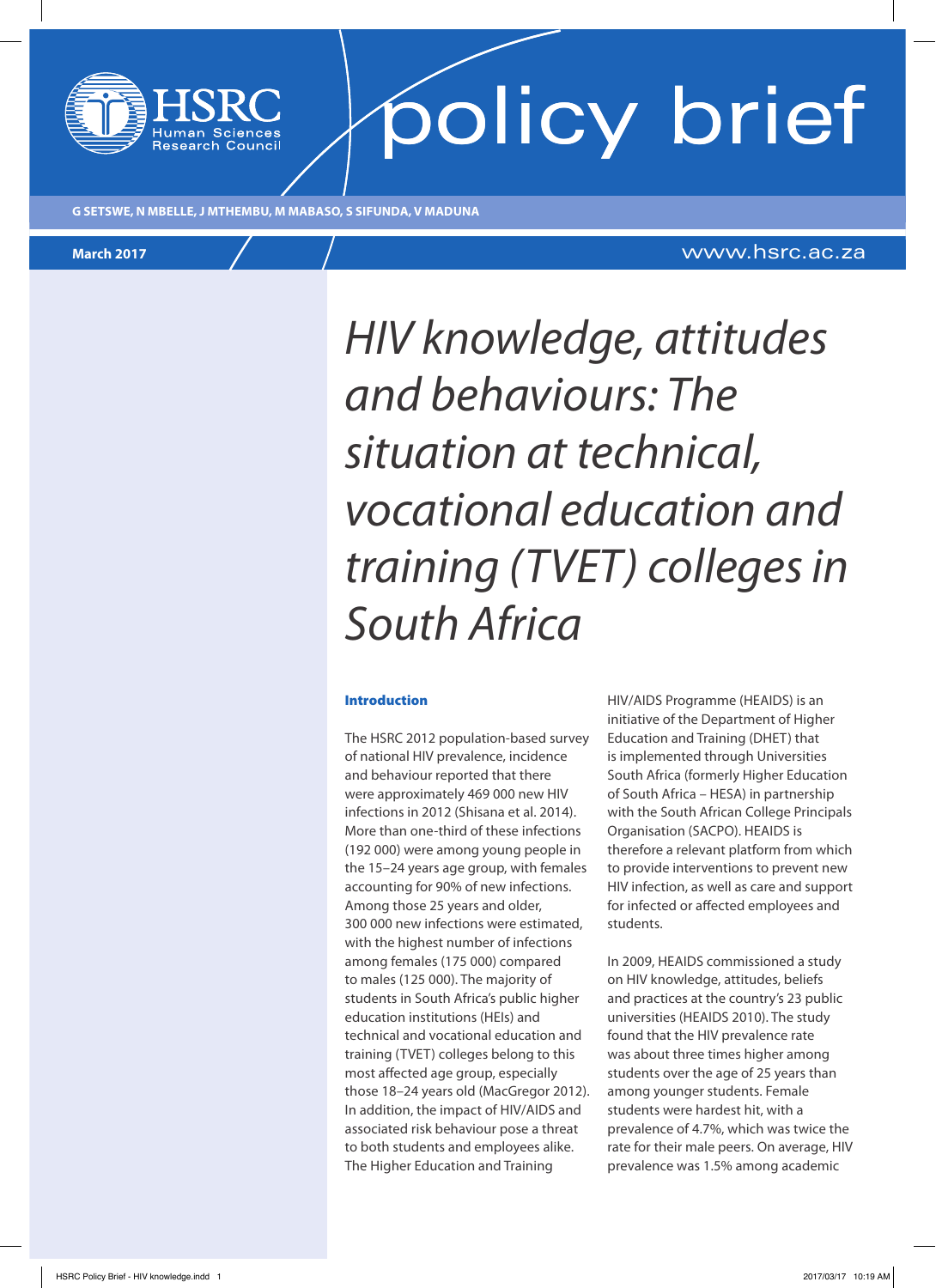### policy brief www.hsrc.ac.za

staff (1.4% and 1.5% among female and male academics, respectively). African academics had the highest prevalence at 5.9%. The study also revealed wide variations in HIV prevalence among HEIs in different regions (HEAIDS 2010).

In view of the high rate of HIV within South Africa's public university sector, HEAIDS commissioned another study, in January 2014, to obtain information that will provide an overview of the situation and also serve as baseline data on knowledge, attitudes and behaviours of students and staff in relation to HIV and AIDS in the TVET sector. The DHET's concern was that the response of many TVET colleges to the HIV epidemic has been inadequate and that the HEAIDS programme should be extended to benefit these institutions. Thus the main purpose of the survey was to obtain empirical evidence to inform policy and the design of HIV interventions in the TVET college sector.

The study population consisted of 658 690 students and 16 000 academic and non-academic staff at 50 TVET colleges nationally. The colleges are housed in 236 campuses in both rural and urban areas. The study utilised a multistage cluster-sampling design to select a sample of campuses across the country. All TVET colleges were represented in this sample, which covered about 70% of campuses. A pre-test survey was conducted to establish baseline measures of students' and staff's level of HIV knowledge, attitudes and behaviours before the HEAIDS intervention, and the plan was to collect the same data after the HEAIDS intervention took place (post-test) in 2016. Only first-year consenting students were included in the sample. Entire classes of students were sampled and a researcher read the questions to the class, with students completing their own questionnaires. Consenting staff members were either interviewed in private by a researcher who completed the questionnaire or

asked to complete the questionnaire themselves. Fieldwork was conducted from June to September 2014.

### Key research findings

### *Background characteristics*

Data were collected from 5 651 students and 1 003 staff members, representing 84.9% and 15.1% of the total sample respectively. Overall, there were slightly more female (51.4%) than male (48.6%) participants. The race composition of the respondents was 87.1% African, 6% white and 5.9% coloured. More than half of the respondents were Christian (52.7%), one-third were African Traditionalists, 1.5% were Muslim, 0.9% were Jewish and 11.1% adhered to other, unspecified religions.

The majority of students were African (88.9%), aged 18–24 years (77.6%), female (50.9%) and from urban areas (64%). Similarly, most of the staff members were African (76.7), female (53.9%) and from urban areas (64.9%); they were mostly 24 years and older (89.6%).

A higher proportion of male students (63.1%) relative to female students (49%) reported that they were currently sexually active. Proportionately more students (45.7%) than staff (22.9%) were in a relationship but not living with their partner. More students (22.8%) than staff (16.8%) were living alone. There was no difference between male and female students in terms of relationship status.

A high proportion of students (83.1%) and staff (87.4%) identified themselves as heterosexual, 7.3% of students and 5.2% of staff said they were homosexual, and 5.2% of students and 4.4% of staff described themselves as bisexual.

### *Awareness and knowledge of HIV and AIDS*

Although most of the respondents (87%) said that they had heard about AIDS,

awareness about AIDS was significantly higher among students than staff (90% vs 71%;  $p = 0.001$ ). A high proportion of students (96%) and staff (97%) knew that HIV could be transmitted through unprotected sex. A high proportion of students (83.8%) and staff (89.7%) knew that sexually transmitted infections (STIs) put people at greater risk of HIV infection. However, 37.9% of students and 25.4% of staff admitted that they did not know whether having anal sex increased the risk of HIV infection.

Only 62% of students and 72% of staff knew that people could protect themselves from HIV by not having sexual intercourse. More staff (83%) than students (71%) knew that the HI virus could be passed from a pregnant mother to her unborn child if the mother was infected. More than twothirds (70%) of students and 79% of staff were aware that AIDS could not be cured. Only 16.2% of staff believed that AIDS can be cured. There were relatively high levels of awareness and knowledge about biomedical methods of HIV prevention. Only 60% of students and 75% of staff had heard about medication that could help reduce the risk of HIV infection if a woman had been raped (see Figure 1).

### *Attitudes towards people living with HIV*

Most students and staff at TVET colleges had positive attitudes towards people living with HIV (PLHIV), but a minority in both groups were unwilling to be associated with or share living space with PLHIV.

- Proportionately more students (21%) than staff (14%) indicated that they did not want to be associated with HIV-positive people. More male students (16.1%) than female students (11%) felt this way, as did more white students (25%) than African students (13%).
- Similarly, more students (24%) than staff (19%) reported that sharing a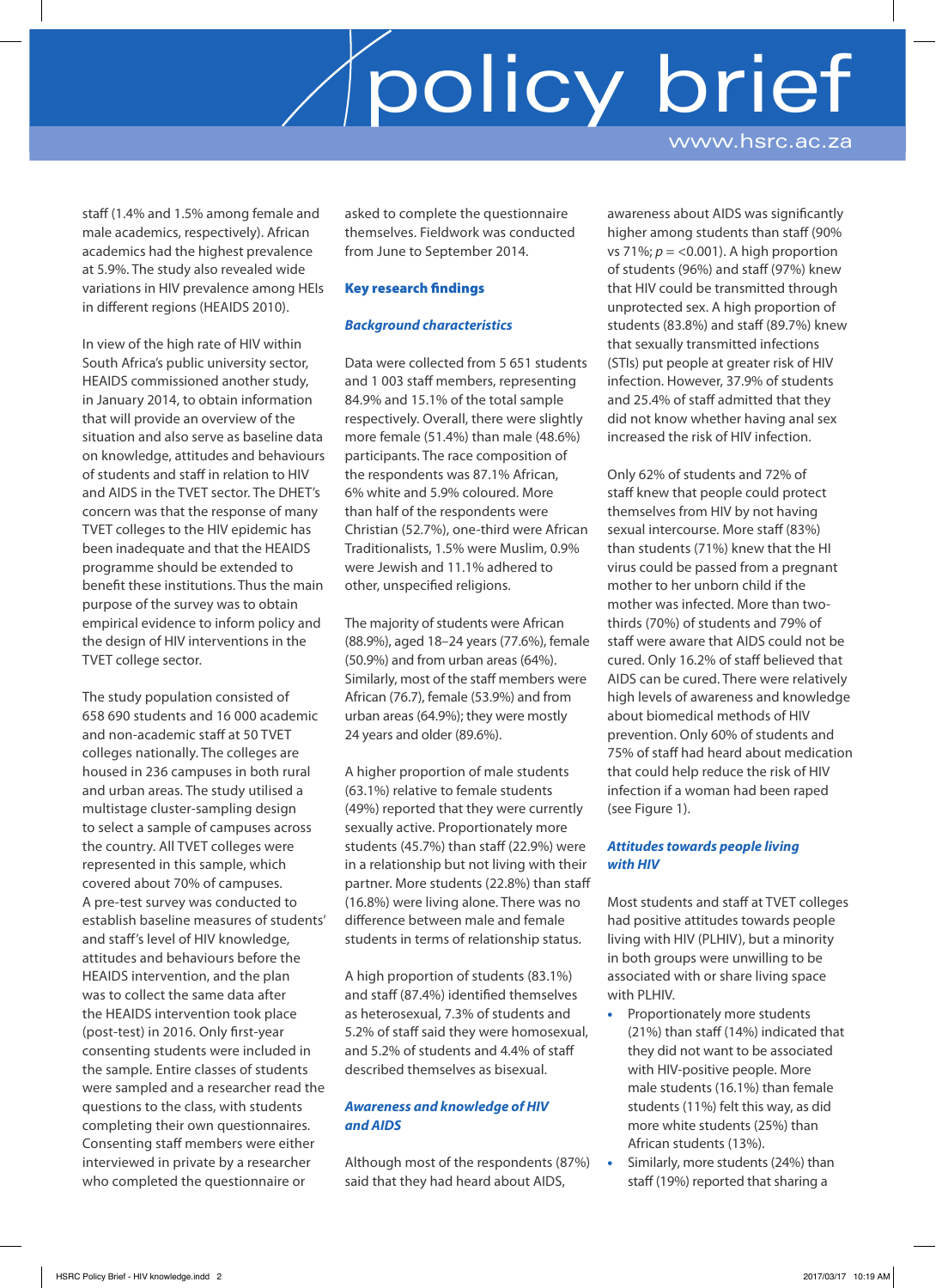### policy brie www.hsrc.ac.za

Figure 1: Awareness and knowledge of HIV and AIDS among TVET students and staff



house with HIV-positive people would be very difficult for them. More male students (25%) and male staff (22%) felt this way than female students (22%) and female staff (17%).

• More students (20%) than staff (14%) indicated that people who became infected with HIV were promiscuous. More male students (22%) than female students (17%) felt that HIV-positive people should not be allowed to socialise with HIV negative people.

### *Attitudes to HIV and AIDS treatment*

Students and staff at TVET colleges had positive attitudes to treatment for HIV and AIDS. A similar proportion of students (79%) and staff (77%) reported that they trusted that HIV treatment worked. Approximately 80% of students and 82% of staff agreed that HIV treatment would keep an HIV-positive person alive. More than 8 out of 10 respondents rejected the notion that antiretroviral (ARV) medication was poisonous.

### *Attitudes towards condom use*

A substantial proportion of students and staff expressed negative attitudes to condom use. Overall, 40.8% of students

and 43% of staff said that condoms felt unnatural, and nearly one-third of students and staff said that condoms negatively affected sexual climax. Figure 2 shows that more than a quarter of students (26%) and staff (27%) reported that they used condoms only if their sexual partners wanted them to. Furthermore, more male students (40.1%) and male staff (39.6%) than female students (27.3%) and female staff (25.3%) said that condoms should only be used if having sex with a person other than one's main sexual partner.

### *Patterns of condom use*

Reported condom use at last sex with a main sexual partner was 55.1% for

students and 34.5% for staff members. Condom use at last sex with a nonregular partner was 75.5% for students and 76.3% for staff, while consistent condom use ('every time') with nonregular partners was less than 60% among both staff and students (57.7% for students and 54.4% for staff). The proportion of consistent condom use ('every time') also hovered around 60% among those who have sex with commercial sex workers (61% for students and 59% for staff ).

### *Male circumcision*

The self-reported rate of male circumcision was high: almost twothirds of male students (66%) and

**Figure 2:** Attitudes of TVET students and staff to condom use

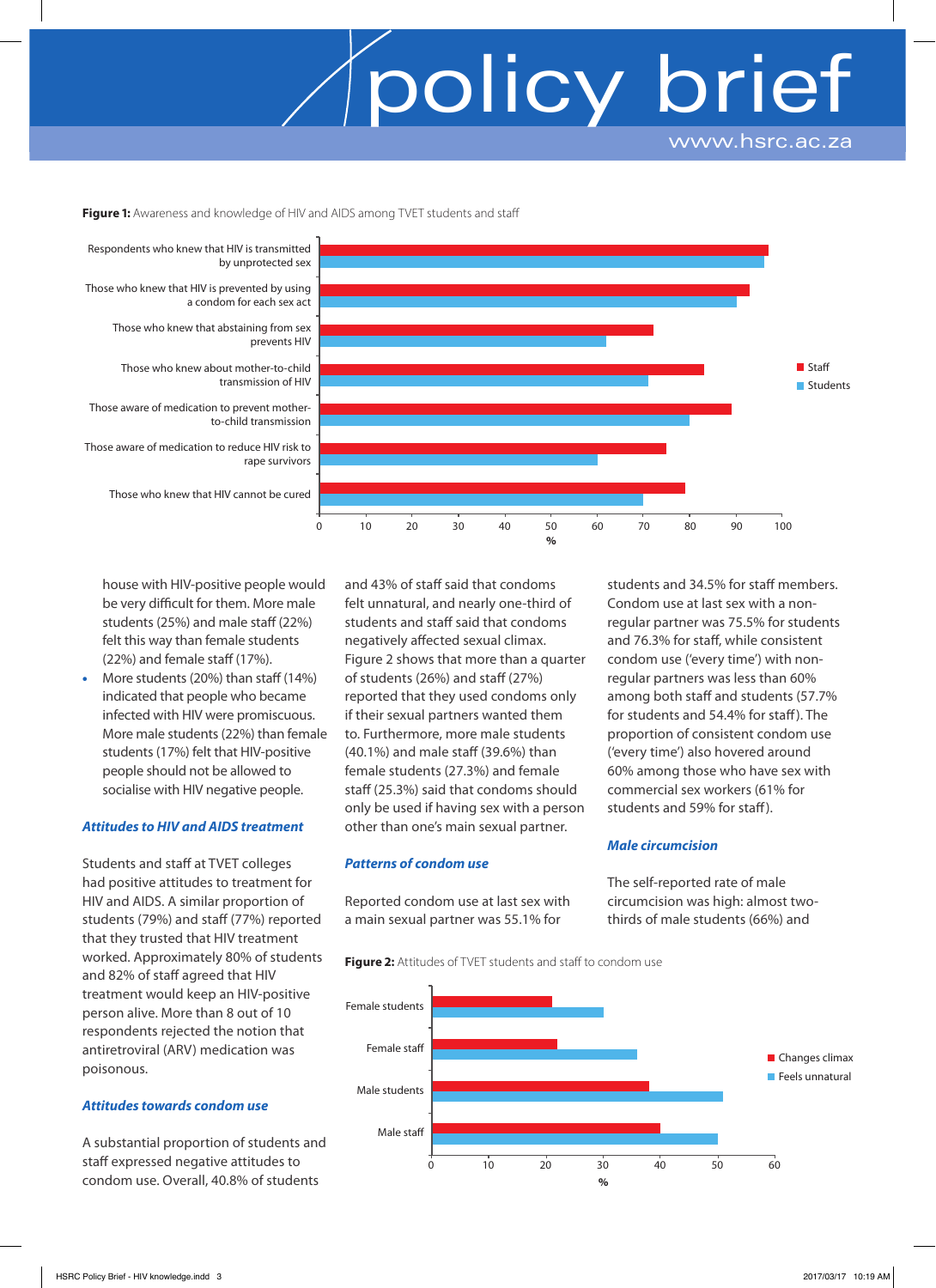### policy brief www.hsrc.ac.za

over half of male staff (54%) said they had been circumcised. Among male respondents, medical male circumcision performed in a hospital was preferred by 76% of students and 85% of staff, while traditional circumcision was supported by 18% of students and 12% of staff. Among the uncircumcised respondents, there was overwhelming support for medical male circumcision, with 93% of male staff and 86% of male students saying they preferred medical circumcision to traditional circumcision for themselves.

### *Substance use*

About 59.5% of students and 57.5% of staff indicated that they consumed alcohol. Use of other habit-forming substances at TVET colleges was confined mainly to marijuana (11% of students and 5% of staff). However, a small proportion of students and staff indicated the use of crack cocaine (2% of students and 1% of staff) and Mandrax, tik, nyaope and wunga (each of which was used by 1% of students and 0.6% of staff members).

### *Pregnancy*

Students and staff presented contrasting pictures in relation to pregnancyrelated experiences. Among staff, 70% of respondents said they had been pregnant or made someone pregnant. Two-thirds of these pregnancies were planned, while 10% had led to an abortion. Among students, 31.7% had been pregnant or made someone pregnant, and only a small proportion of these pregnancies (25%) had been planned. Among students, 16% said they or a sexual partner had had an abortion.

### *Existing services at TVET colleges*

Condom distribution and HCT were the most commonly mentioned services available at TVET colleges. On condom distribution 32% of staff and 20.1% students indicated that condoms were being distributed, and on HCT 25.4% of

Referrals Testing for other STIs Prevention of mother-tochild transmission of HIV TB testing HIV counselling and testing services ARV provision Condom distribution 0 5 10 15 20 25 30 35 Staff **Students %**

staff and 15.5% of students indicated that these services were available. The figures for ARV provision and testing of other STIs and TB were lower.

### *Sources of information*

Only one in five students said they obtained information on HIV prevention and treatment from any type of media or health facilities, and even fewer from their education institutions (Figure 4). Online and social media were not widely used. While staff members used the mass media quite extensively for HIV and AIDS information, only a minority of students did the same. For example,

68% of staff members used TV, 59% used radio and 48% used newspapers to access information on HIV. The figures for students were 20% for TV, 20% for radio and 17% for newspapers. Only 15.3% of students and 33.3% of staff mentioned education institutions as a major source of information.

### Conclusion

The survey reveals that there is a fair amount of knowledge about HIV among respondents, but that some students lack an understanding of their personal risk for contracting HIV. This is evident in the figures on self-reported condom

**Figure 4:** Main sources of HIV and AIDS information provided by institutional programmes for students and staff at TVET colleges



**Figure 3:** HIV-related services provided for students and staff at TVET colleges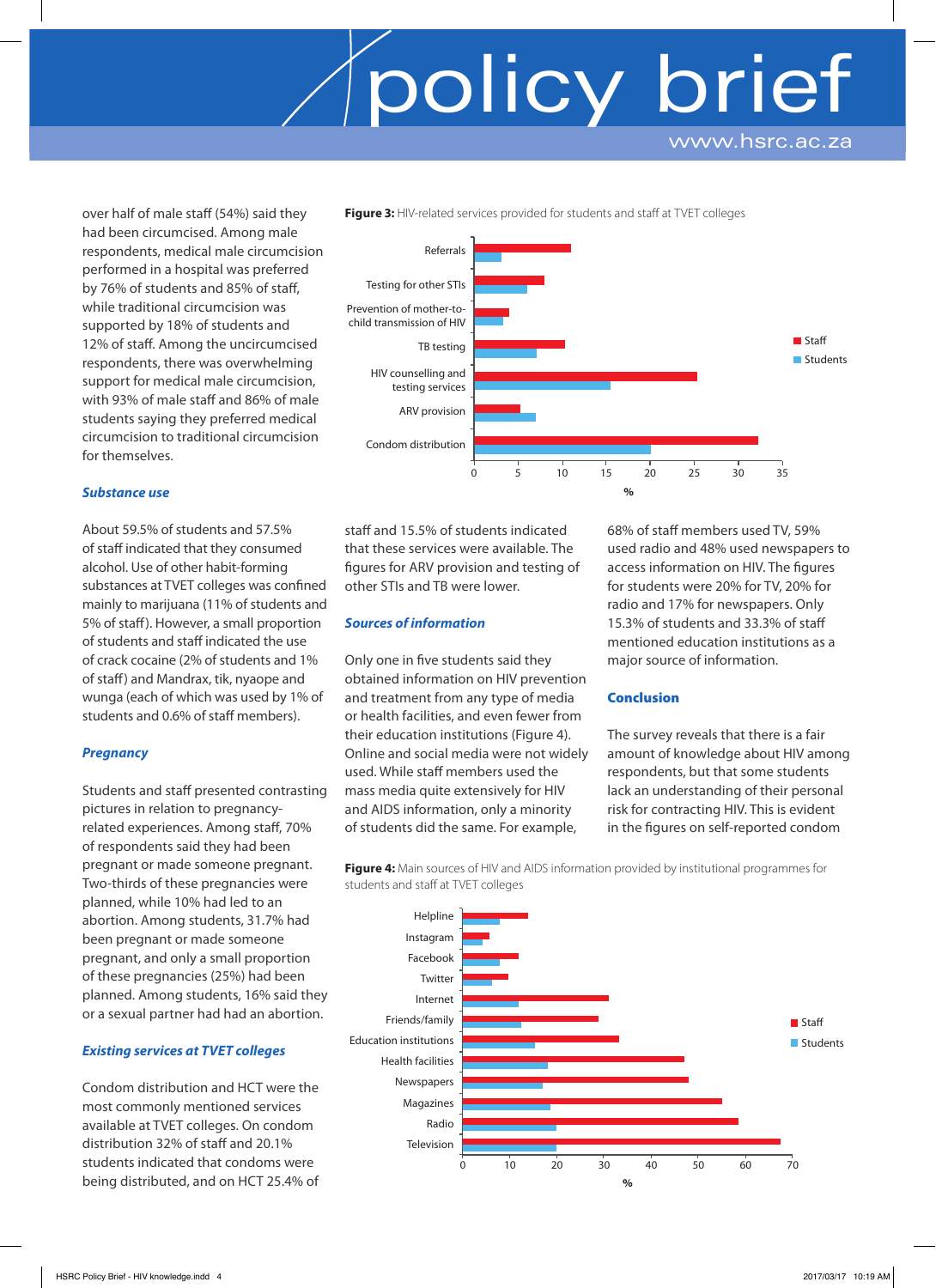### policy brief www.hsrc.ac.za

use at last sex and on unplanned pregnancies, which may indicate that a high proportion of students and staff engaged in unprotected sex with their regular sex partner.

Rates of condom use at last sex for students and staff were consistent with rates reported in the HSRC 2012 population-based survey (Shisana et al. 2014) and the HEAIDS 2010 study (HEAIDS 2010). However, reported rates of *consistent* condom use in this study are considerably higher than those in the 2012 HSRC study. The proportion of TVET students who reported the use of condoms 'every time' was higher than the proportion of those who used a condom at last sex; however, positive attitudes about condom use were lacking for a substantial number of respondents.

Furthermore, a minority of respondents indicated that they were aware of HIV services on campus (e.g., HIV counselling and testing services; condom distribution). Similarly, only a small proportion of respondents indicated that their college was a source of HIV information. These survey findings highlight major gaps in the provision of HIV-related services and information on TVET campuses.

### Recommendations

Given all the HIV-related programmes that exist under HEAIDS across TVETs, it is a matter of concern that only a minority of respondents said that there were HIV-related services and educational sources available on their campus. We therefore recommend that HEAIDS, in partnership with TVET colleges, develops appropriate programmes to build knowledge and shift attitudes and behaviours in accordance with the above findings. These interventions should include, but not necessarily be limited to, the following:

*Strengthen the structural role of the TVET sector in preventing HIV.*

TVET colleges contribute to HIV prevention simply by providing tertiary education options for large numbers of young people. Research indicates that retaining young people, especially young women, in formal education reduces their risk of HIV infection.

*Develop wellness clinics for biomedical HIV prevention, care and treatment.* Attention must be given to the development of campus-based wellness clinics that have a strong focus on sexual and reproductive health, given the life stage of students. Every campus should be assisted to establish a clinic or expand an existing facility so that it can offer the full spectrum of primary HIV care and a range of HIV and TB services. Health and wellness centres located in TVET colleges must be linked to accredited sites that offer support for persons living with HIV and AIDS.

*Implement sexual and reproductive health services on TVET campuses.* Put in place sexual and reproductive health programmes that target TVET colleges and emphasise education and promotion of sexual health. These programmes should provide information and services related to pregnancy prevention, family planning, infertility services, diagnosis and treatment of STIs, cervical cancer, promotion of sexual health and sexual counselling.

*Harness the power of health education and communication to stimulate change.* Communication is a dynamic, interactive process capable of shaping attitudes, influencing the culture of communities and mobilising people to take action. TVET colleges can benefit from local experience in the field of social- and behaviour-change communication. Suggested actions for TVET colleges include:

- become part of national HEAIDS initiatives, such as the HEAIDS First Things First (HIV/STIs/TB) programme to promote HIV counselling and testing and contraceptive choice among students;
- promote interest in the new scented and coloured condoms that government is sponsoring and providing to TVET students;
- affiliate to national HIV campaigns such as Brothers for Life for men, the HEAIDS Women's Health Empowerment Programme, and Rise Young Women's Clubs – and help them grow; and
- access advice; plan and implement unique campus communication initiatives, allowing students to engage with and shape campaigns.

*Create a solid, inclusive management team for the development of HIV programmes.* At college level, development of HIV programmes should involve college management, student leadership, trade union representatives and, where possible, representatives of partner organisations, such as the provincial health department and relevant nongovernmental organisations.

### References

HEAIDS (2010) *HIV prevalence and related factors: Higher education sector study, South Africa, 2008–2009.* Pretoria: Higher Education South Africa MacGregor K (2012) Plan for 1.5 million students by 2030. *University World News* no. 88 (15 January). Accessed June 2016, http://www. universityworldnews.com/article. php?story=20120115093819516 Shisana O, Rehle T, Simbayi LC, Zuma K, Jooste S, Zungu N, Labadarios D, Onoya D & the SABSSM IV Implementation Team (2014) *South African national HIV prevalence, incidence and behaviour survey, 2012.*  Cape Town: HSRC Press